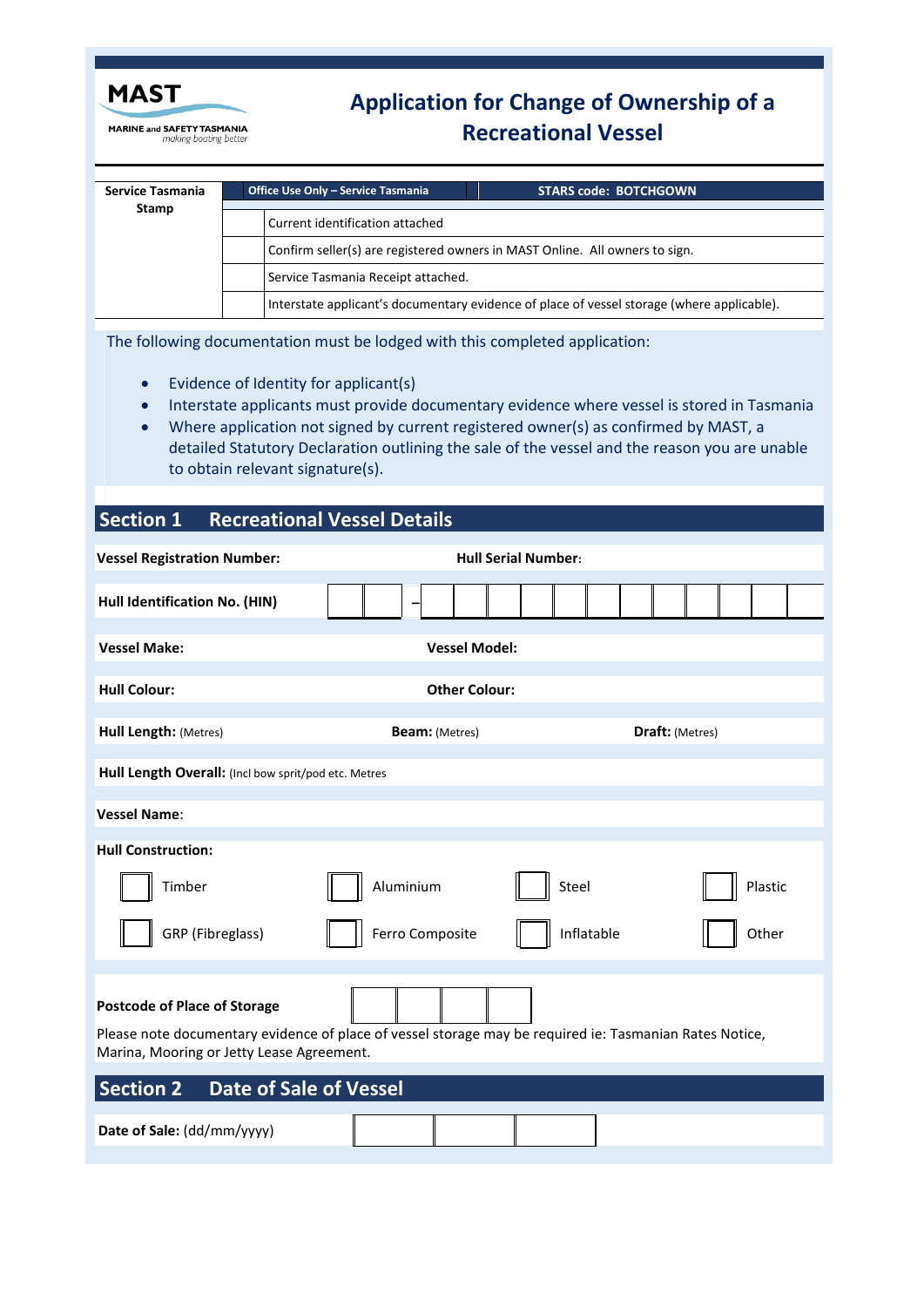| <b>Section 3</b><br><b>Details of Seller(s)</b>                                                                                                                                                                                                       |           |                     |  |  |  |  |  |  |  |
|-------------------------------------------------------------------------------------------------------------------------------------------------------------------------------------------------------------------------------------------------------|-----------|---------------------|--|--|--|--|--|--|--|
| Owner 1:<br><b>Full Name:</b>                                                                                                                                                                                                                         |           |                     |  |  |  |  |  |  |  |
|                                                                                                                                                                                                                                                       |           |                     |  |  |  |  |  |  |  |
| <b>Residential Address:</b>                                                                                                                                                                                                                           |           |                     |  |  |  |  |  |  |  |
| Suburb:                                                                                                                                                                                                                                               | Postcode: |                     |  |  |  |  |  |  |  |
| Signature:                                                                                                                                                                                                                                            |           | Date:               |  |  |  |  |  |  |  |
| <b>Owner 2:</b>                                                                                                                                                                                                                                       |           |                     |  |  |  |  |  |  |  |
| <b>Full Name:</b>                                                                                                                                                                                                                                     |           |                     |  |  |  |  |  |  |  |
| Signature:                                                                                                                                                                                                                                            |           | Date:               |  |  |  |  |  |  |  |
| If there are more than two current owners, attach additional Section 3 containing additional seller's signatures                                                                                                                                      |           |                     |  |  |  |  |  |  |  |
| <b>Section 4</b><br><b>Details of Buyer(s)</b>                                                                                                                                                                                                        |           |                     |  |  |  |  |  |  |  |
| Owner 1:<br>This person will be the primary contact for MAST correspondence.<br>Organisation: (If applicable)<br>Owner Section 1 to be completed by signatory. Copy of Organisation and Letter of Authority on Organisation letterhead to be attached |           |                     |  |  |  |  |  |  |  |
| ACN/ABN/Inc No.                                                                                                                                                                                                                                       |           |                     |  |  |  |  |  |  |  |
| <b>Full Name:</b>                                                                                                                                                                                                                                     |           |                     |  |  |  |  |  |  |  |
| <b>Residential Address:</b>                                                                                                                                                                                                                           |           |                     |  |  |  |  |  |  |  |
| Suburb:                                                                                                                                                                                                                                               |           |                     |  |  |  |  |  |  |  |
| <b>Postal Address:</b><br>(If different from above)                                                                                                                                                                                                   |           |                     |  |  |  |  |  |  |  |
| Date of Birth: (dd/mm/yyyy)                                                                                                                                                                                                                           |           | Phone/Mobile:       |  |  |  |  |  |  |  |
| <b>Email: (PRINT IN BLOCK LETTERS)</b><br>All future Renewals and Newsletters will be delivered to you by email. To receive these by mail- tick here                                                                                                  |           |                     |  |  |  |  |  |  |  |
| <b>Owner 2: (If applicable)</b><br><b>Full Name:</b>                                                                                                                                                                                                  |           |                     |  |  |  |  |  |  |  |
|                                                                                                                                                                                                                                                       |           |                     |  |  |  |  |  |  |  |
| <b>Residential Address:</b>                                                                                                                                                                                                                           |           |                     |  |  |  |  |  |  |  |
| Suburb:                                                                                                                                                                                                                                               |           | Postcode:           |  |  |  |  |  |  |  |
| <b>Postal Address: (If different from above)</b>                                                                                                                                                                                                      |           |                     |  |  |  |  |  |  |  |
| Date of Birth: (dd/mm/yyyy)                                                                                                                                                                                                                           |           | <b>Phone/Mobile</b> |  |  |  |  |  |  |  |
| <b>Email: (PRINT IN BLOCK LETTERS)</b><br>All future Renewals and Newsletters will be delivered to you by email. To receive these by mail- tick here                                                                                                  |           |                     |  |  |  |  |  |  |  |
| If there are more than two new owners, attach additional Section 4 containing additional buyer's<br>signatures.                                                                                                                                       |           |                     |  |  |  |  |  |  |  |